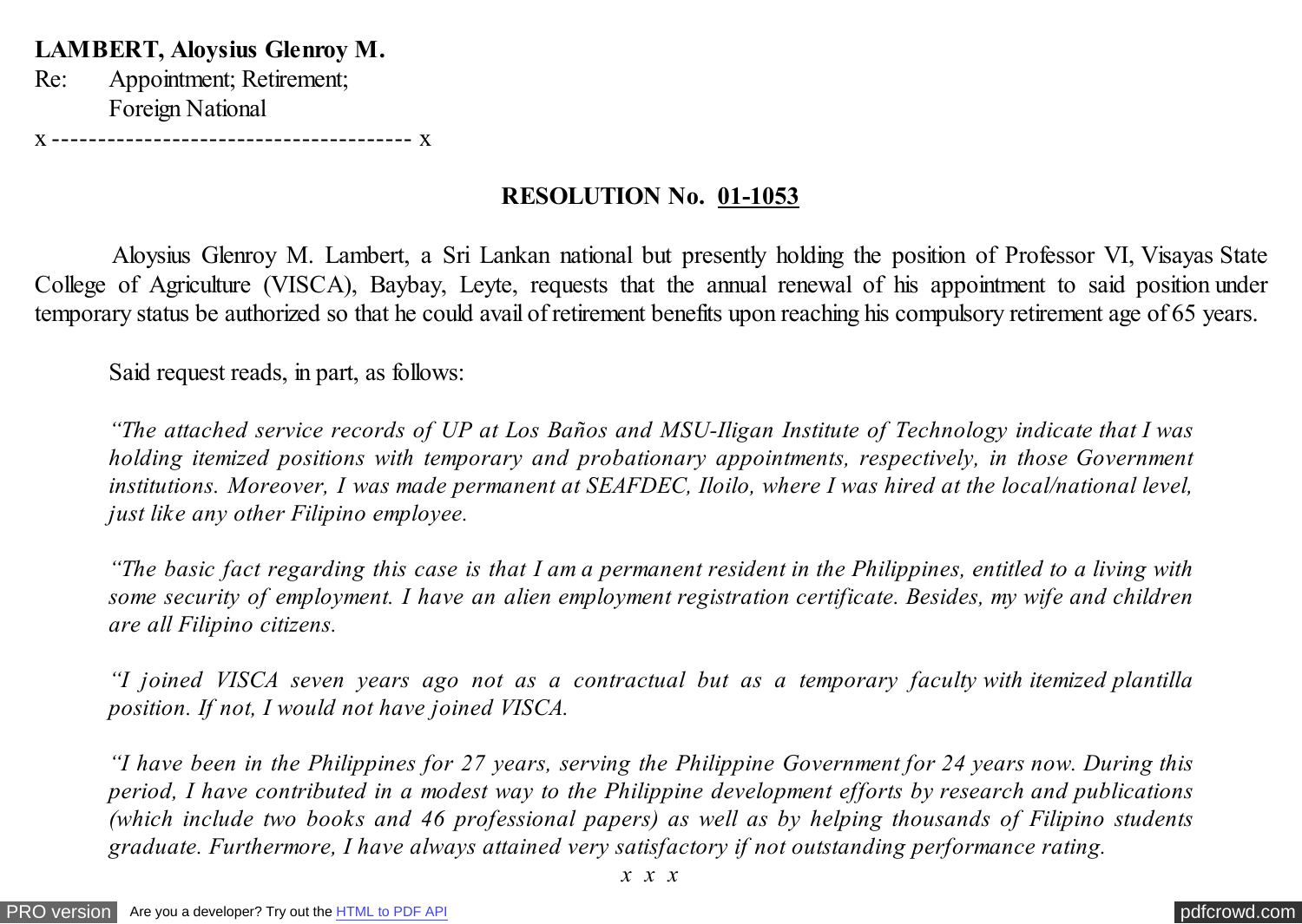*"Based on the fact that I have spent the most productive part of my life in the Philippines serving the country as professor-cum-researcher and that my services have been found useful by such institutions as UP at Los Banios (sic), SEARCA, UP Diliman, the Asian Institute of Journalism, MSU Iligan Institute of Technology, SEAFDEC, MSU Marawi, respectively, and now VISCA, I earnestly appeal that my present status quo, namely, temporary position with plantilla item be maintained."*

An addendum to the foregoing was received by the Commission, the relevant portions of which read, as follows:

*"Since I am already 61 years old and have only four more years to serve before my compulsory retirement, I would like to make a special appeal to act on my case favorably.*

*"It is part and parcel of the Philippine society, as is the case in many a democratic society, to reward a person rendering many years of service to an institution like the Government.*

*"Since I have been working in the Philippines for many years as mentioned in my letter with very good if not outstanding performance ratings and with comparatively high output (which could be verified from my place of work), it is humanitarian to let me complete my remaining four prospective years of work with my present status of appointment. This, indeed, is a very modest and reasonable request. It is reasonable, because it is very much part of the Filipino culture, as that of any humane culture, to be considerate of the good done for many years.*

*"Whereas changing my status from itemized position to contractual is, in reality, a demotion, and, in turn, is a punishment, for no fault of mine. The effects of such a change will definitely be adversely felt by my wife and four children, who are all Filipino citizens.*

*"Even if there is a law that may be unfavorable to me because of my citizenship, the said law is to serve the Filipino people. But, in this particular case, my change of status will directly affect my family, whose members are Filipinos."*

 Lambert admits that until this date, he remains a citizen of Sri Lanka. He, however, claims that he has been residing in the Philippines for the past 27 years. He also claims that he is married to a Filipino citizen who bore him four children, all of whom he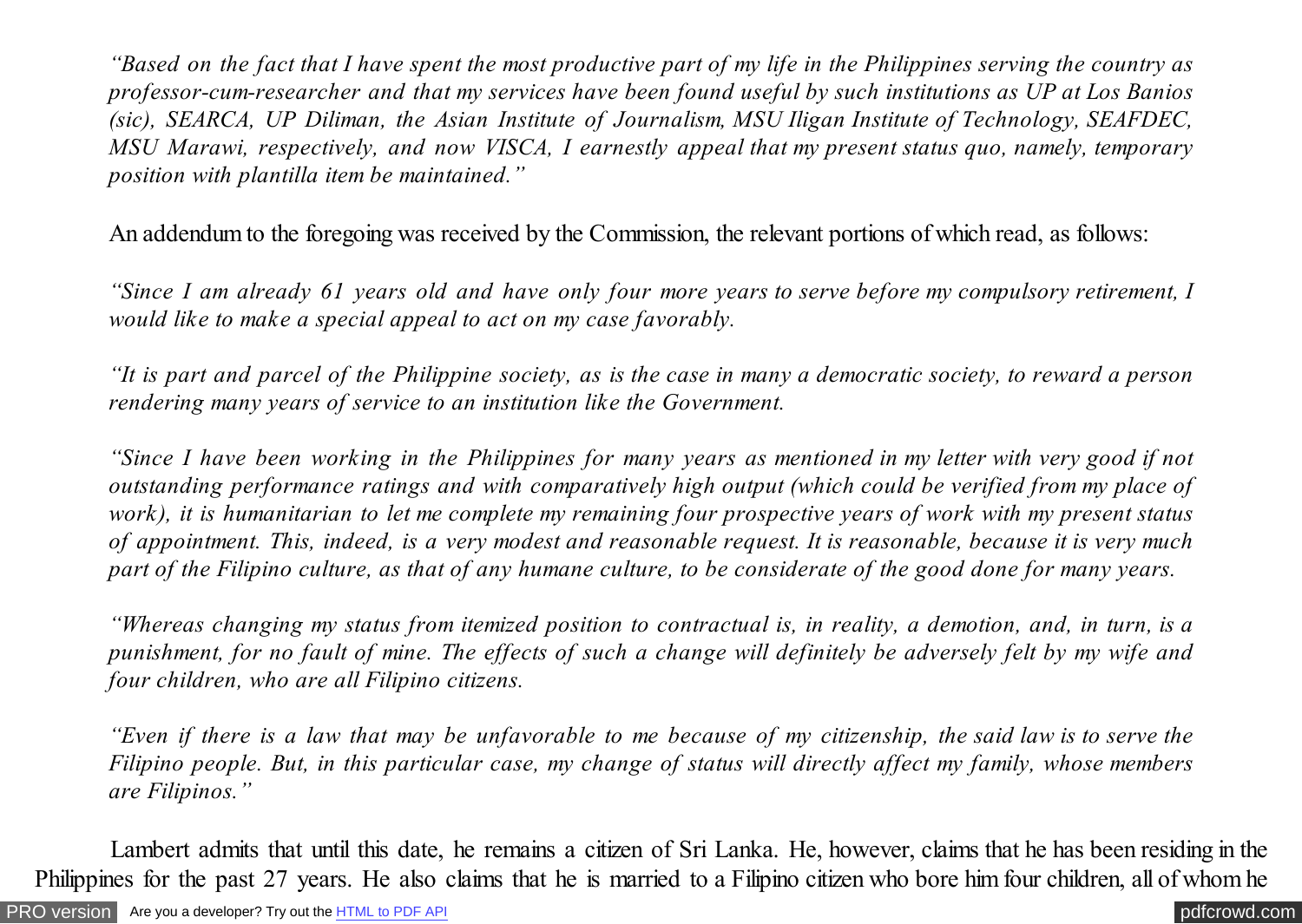raised as Filipino citizens.

 Records also reveal that on May 20, 1983, Lambert was issued an Immigrant Certificate of Residence by the Commission on Immigration and Deportation. He was also issued an Alien Employment Registration Certificate by the Department of Labor and Employment (DOLE) on February 9, 1994.

 The Service Record of Lambert also shows that he first entered the government service as Instructor at the University of the Philippines at Los Baños under temporary status on November 11, 1976. Thereafter, he held several teaching positions in various government universities and colleges, either under casual, contractual, or probationary status, the last of which is his present position as Professor VI under temporary status, VISCA. Be it noted, however, that there is no showing from the records whether his appointments were submitted to or approved by the Commission.

 Lately, Lambert was informed that his temporary appointment will expire on October 31, 2000 but said expiry date was moved earlier so that his appointment will have a uniform date of renewal with the appointments of other VISCA employees who are also under temporary status. But Lambert is in a quandary and apprehensive that his appointment will no longer be renewed by the appointing authority on account of his not being a Filipino citizen.

 Hence, the instant request where the paramount issues to be resolved are: 1) whether Lambert can be legally and validly employed by the Philippine Government or any of its agencies, instrumentalities or offices; and 2) whether he can, on the basis of the foregoing factual milieu, avail of retirement benefits under existing retirement laws.

 *Apropos* to the first issue is **Section 21, Title I, Subtitle A, Book V of the Administrative Code of 1987** which categorically provides that:

 *"Sec. 21. Recruitment and Selection of Employees.—Opportunity for government employment shall be open to all qualified citizens and positive efforts shall be exerted to attract the best qualified to enter the service. Employees shall be selected on the basis of fitness to perform the duties and assume the responsibilities of the positions."*

[PRO version](http://pdfcrowd.com/customize/) Are you a developer? Try out th[e HTML to PDF API](http://pdfcrowd.com/html-to-pdf-api/?ref=pdf) [pdfcrowd.com](http://pdfcrowd.com) It is exceedingly clear from the aforequoted provision of law that employment in government shall be available only to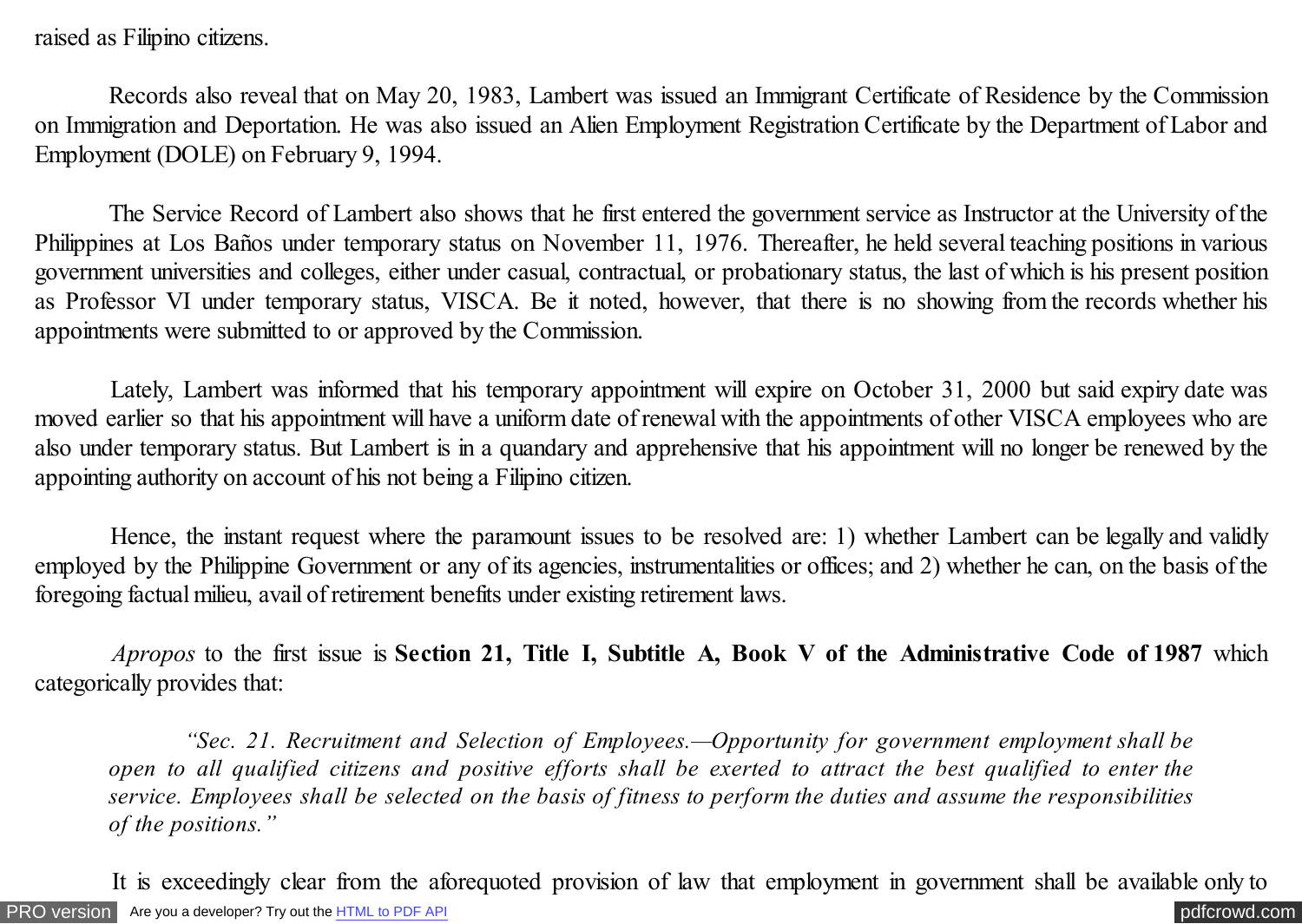qualified citizens of the Philippines. In the early but still authoritative case of **Yee vs. Director of Public Schools, 7 SCRA 832**, it was held that only Filipino citizens may be appointed to positions falling under the classified service (now career service) and upon appointment to such position, the appointee must continue to be a citizen of the Philippines. In said case, the High Tribunal ruled that:

 *"There is, however, no doubt that her removal as a public school teacher because of loss of Filipino citizenship is legal. Not being included in Section 671 of the Revised Administrative Code which enumerates the officers and employees constituting the unclassified service (now non-career), teaching in a public school is in the classified service (now career service)—a public function which may be performed by Filipino citizens only. . . And after he had qualified himself to be eligible for appointment to a civil service position he must continue to be such citizen. A voluntary change of citizenship or a change thereof by operation of law disqualifies him to continue holding the civil service position to which he had qualified and had been appointed."*

In a similar case, the Commission had the occasion to rule in **CSC Resolution No. 00-2422 dated October 19, 2000**, to

 *"It is, thus, clear that Garcia is no longer entitled to hold any position in the government since he is already a citizen of the United States of America. In point on this matter is Section 18, Article XI of the 1987 Constitution and Section 33, Chapter 9, Book I of the Administrative Code of 1987 (Executive Order No. 292) which provides, as follows:*

 *'Public officers and employees owe the State and the Constitution allegiance at all times, and any public officer or employee who seeks to change his citizenship or acquire the status of an immigrant of another country during his tenure shall be dealt with by law.'*

 *"It is explicit from the aforequoted provision that a public officer or employee who becomes a citizen of another country is disqualified to hold public office. And if he is holding public office at the time he acquires foreign citizenship, he shall inevitably forfeit said office simply because he would necessarily owe allegiance to the new country to which he became a citizen. Consequently, the separation of Garcia by Mayor Jose L. Atienza, Jr., from the government service as evidenced by the Notice of Termination dated May 15, 2000 is but proper and in order."*

[PRO version](http://pdfcrowd.com/customize/) Are you a developer? Try out th[e HTML to PDF API](http://pdfcrowd.com/html-to-pdf-api/?ref=pdf) [pdfcrowd.com](http://pdfcrowd.com)

wit: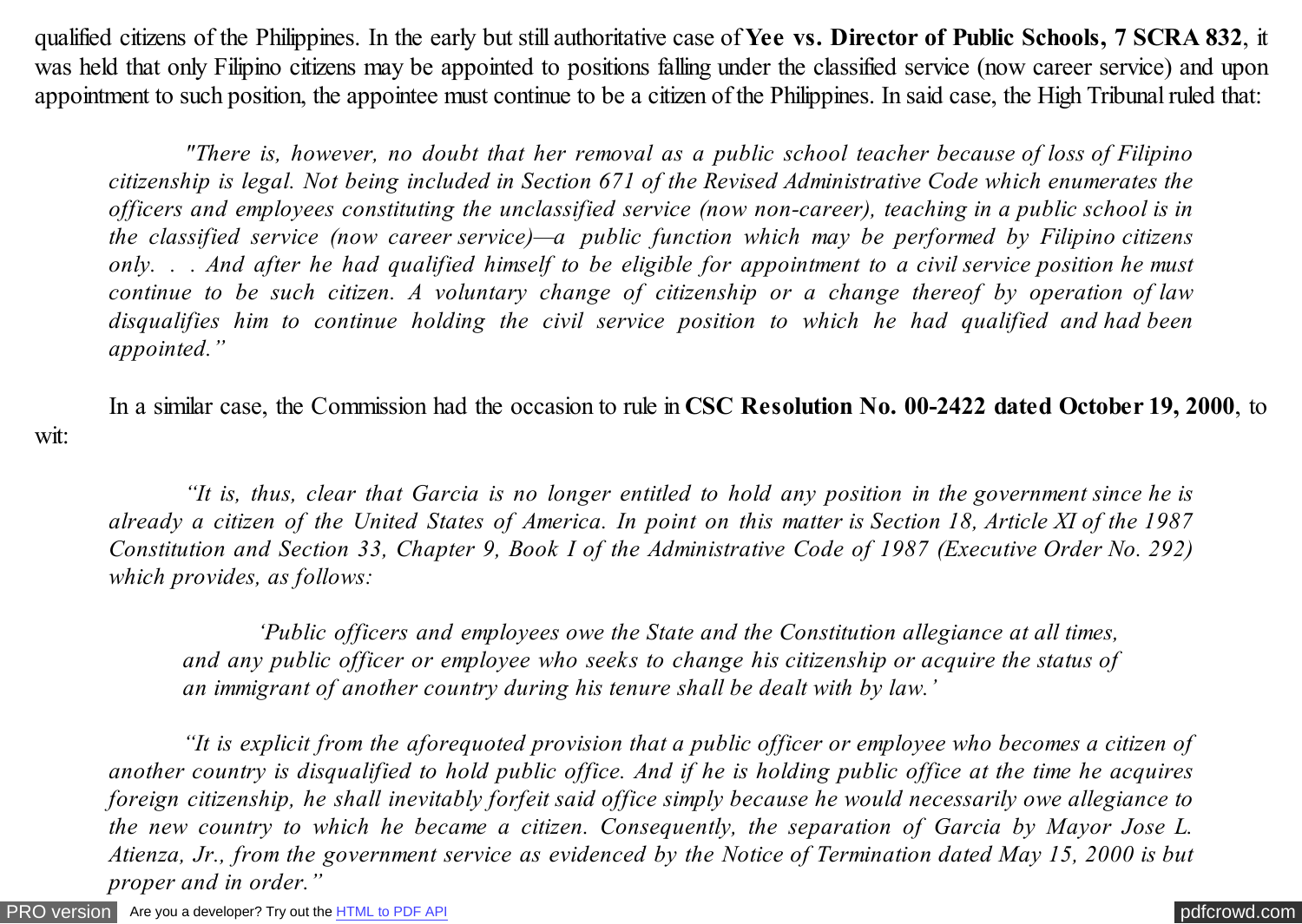It is thus indubitable that all foreigners are disqualified from employment in the Philippine government or any of its departments, agencies, instrumentalities, or offices. Consequently, considering that Lambert remained a citizen of a foreign country during his entire supposed employment in the government, all his appointments thereto, in whatever capacity and status, are void and inefficacious *ab initio,* the same having been issued in direct contravention of our Constitution and statutes.

Verily, the appointments issued to Lambert being void and inefficacious, the previous services he rendered up to the present cannot be accredited as part of his government service. This is so simply because he is not recognized and considered as a government employee, his regular payment of premiums and other contributions to the Government Service Insurance System (GSIS) notwithstanding. This is without prejudice, however, to the reimbursement to him of whatever amount he may have remitted to the GSIS, ostensibly as a member thereof.

**WHEREFORE, the Commission hereby rules that Aloysius Glenroy M. Lambert is disqualified from being appointed to any** position in government and from availing of retirement benefits from the Government Service Insurance System.

Quezon City, **June 25, 2001**

**(SIGNED) JOSE F. ERESTAIN, JR.** *Commissioner*

**(SIGNED) KARINA CONSTANTINO-DAVID** *Chairman*

**(SIGNED) J. WALDEMAR V. VALMORES** *Commissioner*